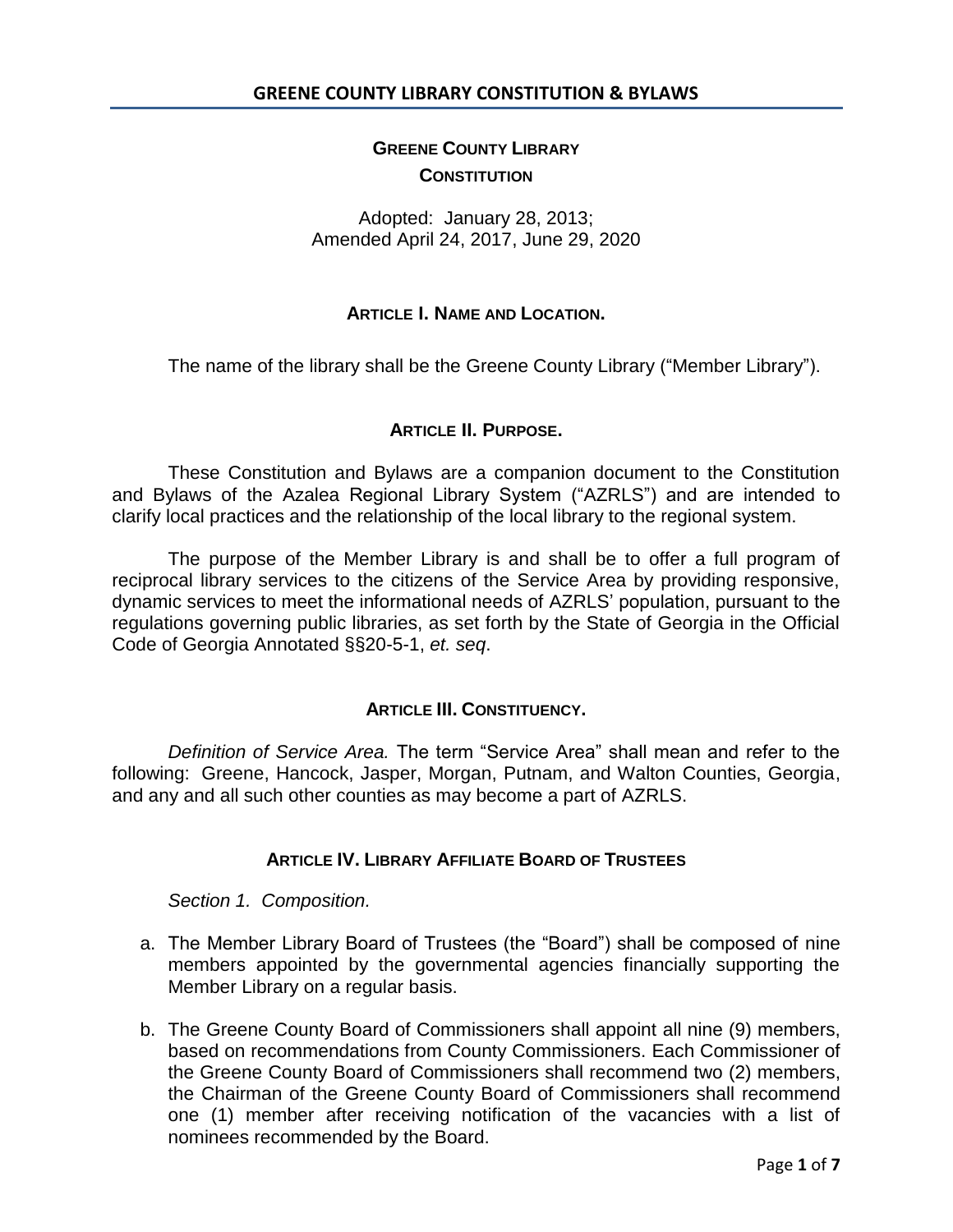c. Any person appointed to the Member Library Board must be a legal resident of Greene County. If he/she moves his/her legal residence outside of Greene County, he/she shall be replaced on the Board.

*Section 2. Term.*

- a. Each Board Member's term of office shall be six (6) consecutive years with the starting date being the first day of the new AZRLS fiscal year and ending on the day before the commencement of the AZRLS fiscal year six (6) years after election (hereinafter referred to as the "Term").
- b. No Board Member may serve on the Board for more than two (2) consecutive Terms, unless that Board Member is elected onto the Member Library Board of Trustees by a different funding agency than the funding agency which elected the Board Member for the immediately preceding two (2) Terms.
- c. Any Board Member may leave the Board for any reason, from time to time, and is eligible to be re-appointed to the Board after one (1) year, unless able to be appointed under Article IV Section 2(b).

*Section 3. Compensation.* Pursuant to O.C.G.A. §20-5-44, Board Members shall receive no compensation. However, they may be reimbursed for any reasonable and necessary expenses incurred in the performance of library business. Dues or fees for membership in local, state, regional, or national library associations may be paid from library funds.

*Section 4. Removal*.

- a. A Board Member may be removed for missing, or failure to notify pursuant to Article IV, Section 4 (b) below, three (3) consecutive, regularly scheduled Board Meetings or Regional Board Meeting, in accordance with O.C.G.A. § 20-5-42 (d).
- b. Absences shall be excused if a letter of inability to attend has been sent by the Trustee to the Chair of the Board or the Director within three (3) days of a regularly scheduled Board or Regional Board Meeting.

*Section 5. Vacancies.*

- a. Vacancies on the Board shall be filled in the same manner that appointments are made, except that when filling a vacancy, the term of the person filling the vacancy (hereinafter referred to as the "Replacement") shall be for a term of six (6) years plus any number of days from the time of election until the end of the current fiscal year.
- b. The Replacement shall serve for a term which is greater than six (6) years, but fewer than seven (7) years.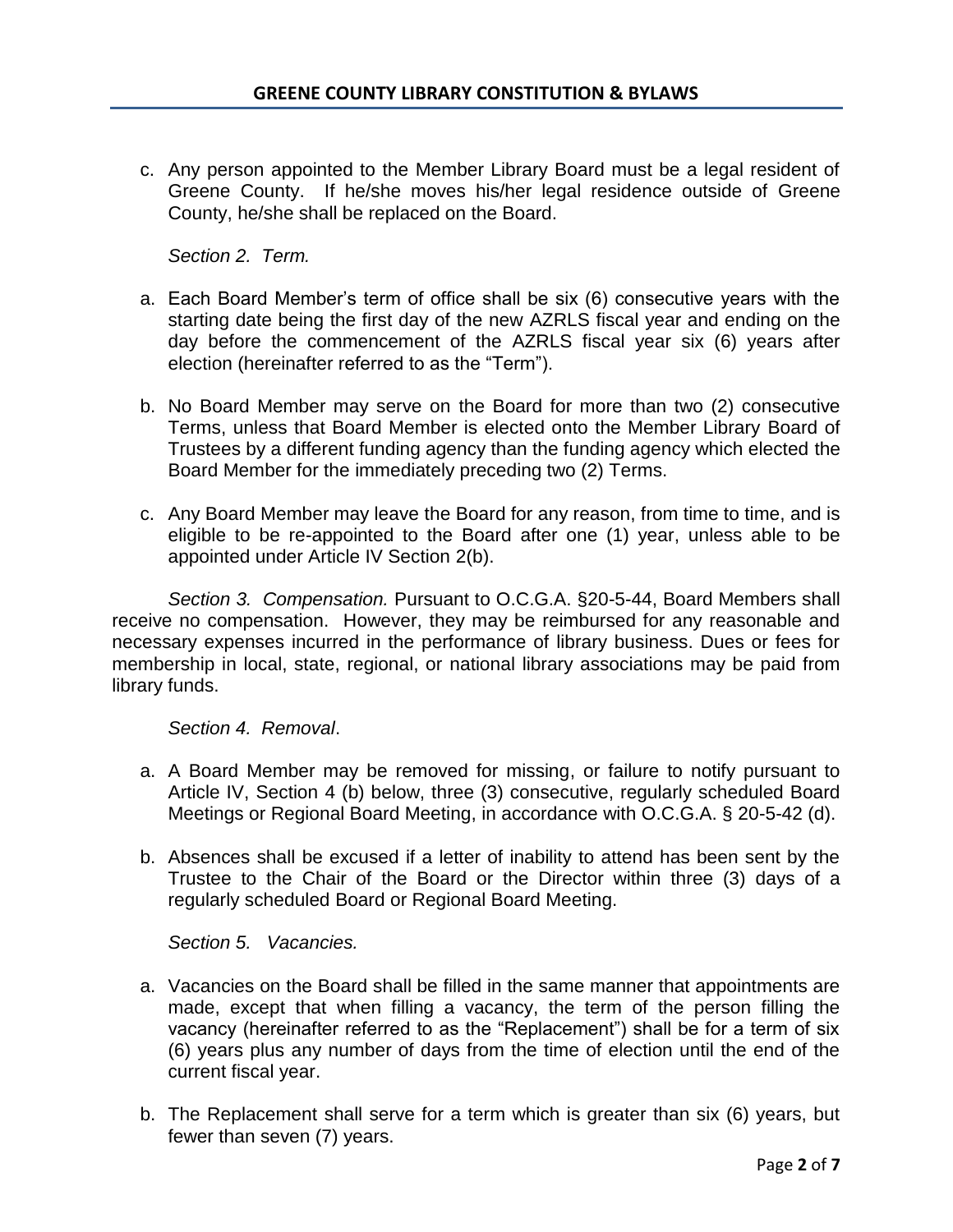*Section 6.* All members of the Member Library Board shall hold membership in the AZRLS' Board of Trustees (the "Regional Board"). The Board can cast no more than one vote (equal representation with all other libraries) at Regional Board Meetings.

# **ARTICLE V. OFFICERS.**

*Section 1.* The officers of the Board shall be a Chair, a Vice-Chair, and a Secretary elected from those serving on the Board. These officers shall perform the duties prescribed by the Bylaws and by parliamentary authority adopted by the Board.

*Section 2.* Nominations may be made by a committee of three Board Members appointed by the Chair of the Board. The Chair may serve as one of the three members of the nominating committee.

Section 3. The officers shall be elected at any regularly scheduled Board Meeting or Regional Board Meeting and their term of office shall begin at the close of the meeting at which they are elected. An officer is elected for a two-year term and may serve a maximum of two consecutive terms.

# **ARTICLE VI. STANDING COMMITTEES.**

Any standing and/or special committees may be appointed by the Chair of the Board.

# **ARTICLE VII. AMENDMENT OF CONSTITUTION.**

This Constitution may be amended at any regular Board Meeting by a two-thirds (2/3) vote of Board Members present in person, provided that notice that the Constitution shall be amended is included in the notice of meeting which is made in writing at least ten (10) days prior to the Board Meeting, and provided, further, that a quorum of Board Members are present in person.

# **ARTICLE VIII. CONFLICTS OF INTEREST.**

*Section 1*. Except as specifically provided herein, in the event of any conflict between the provisions of this Constitution and the Georgia statute provisions governing the operation of public libraries, the Georgia statute shall govern.

*Section 2*. Except as specifically provided herein, in the event of any conflict between the provisions of this Constitution and the Bylaws, this Constitution shall govern.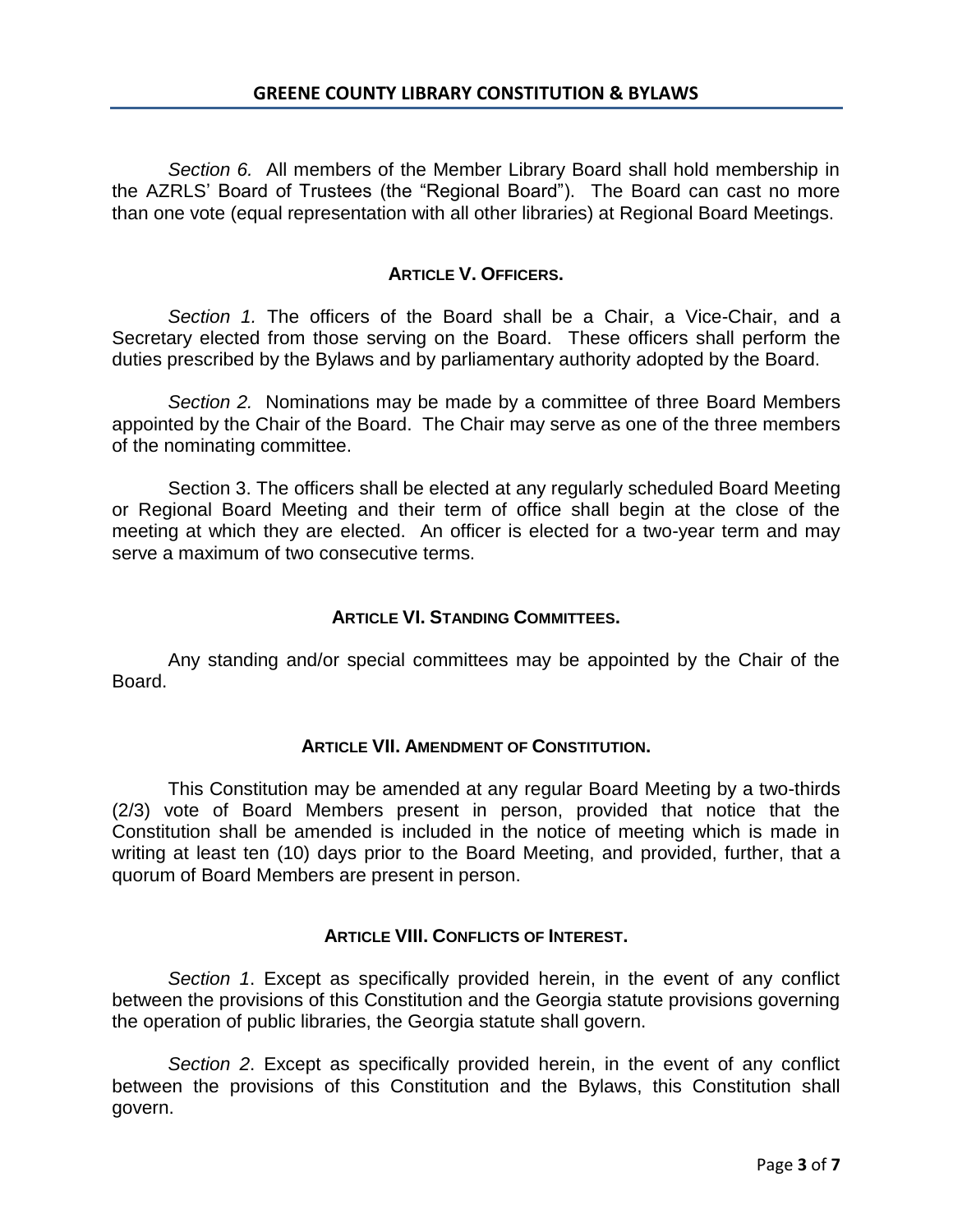*Section 3.* Except as specifically provided herein, in the event of any conflict between the provisions of the Constitution and the AZRLS Constitution, the AZRLS Constitution shall govern.

*Section 4.* To avoid any potential claims of conflict of interest, no employee of a company with a direct financial interest with AZRLS may serve on the Board.

*Section 5.* To avoid any potential claims of conflict of interest, no current employee of AZRLS may serve on the Board.

*Section 6.* To avoid any potential claims of conflict of interest, no former employee of AZRLS with fewer than six (6) years from last date of employment to first date of appointment may serve on the Board.

## **ARTICLE IX. GENERAL PROVISIONS.**

*Section 1. Capitalized Words.* Any capitalized words or terms used in this Constitution shall have the meaning ascribed thereto in the Azalea Regional Library Regional Constitution.

*Section 2. Section Titles.* The title and headings used herein are inserted as a matter of convenience only, and do not define, limit, or describe the scope of this Constitution or the intent of the provisions hereof.

*Section. 3. Terms.* Common nouns and pronouns shall be deemed to refer to the masculine, feminine, neuter, singular and plural, as the identity of the person may in the context require.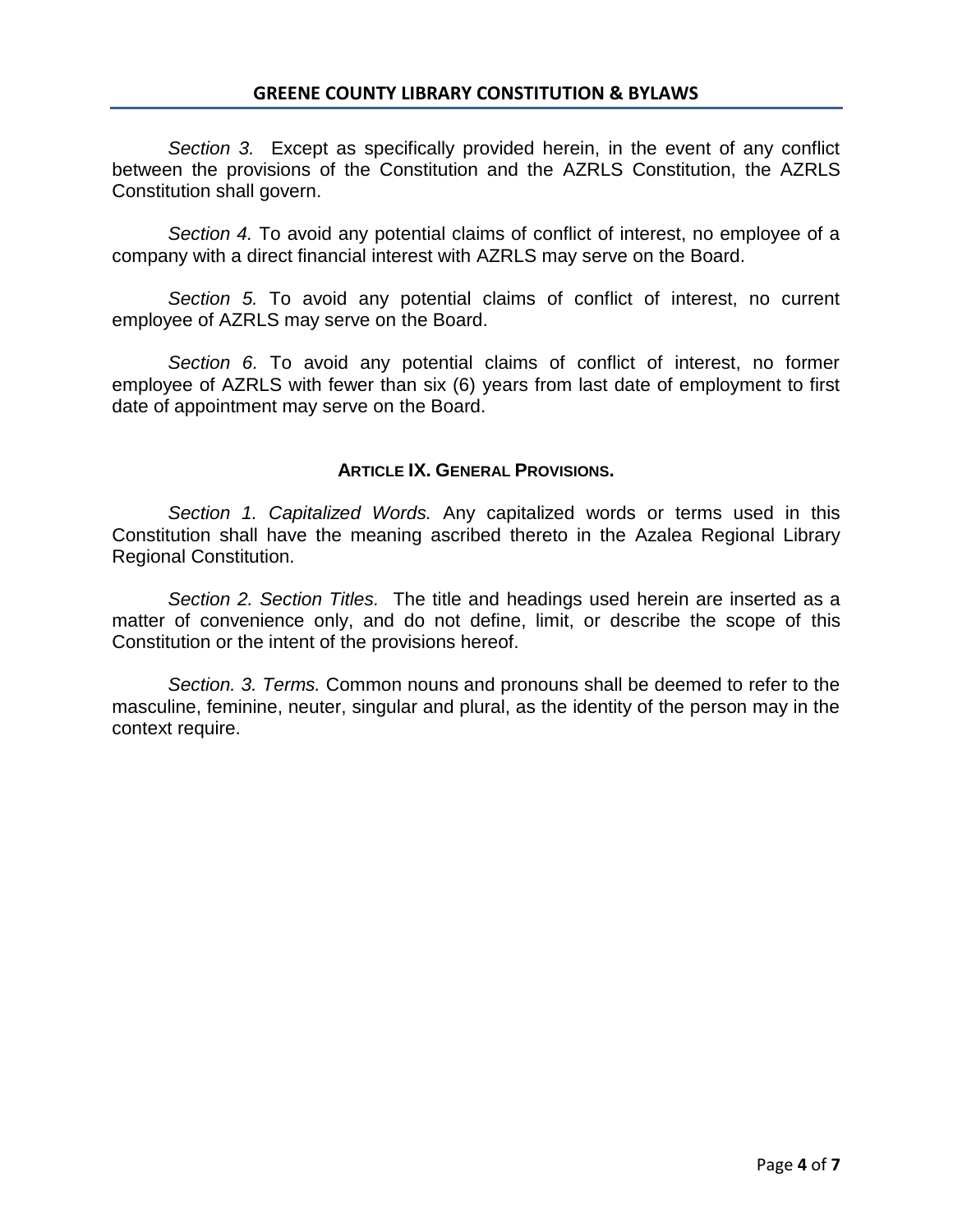# **GREENE COUNTY LIBRARY BYLAWS**

# Adopted: January 28, 2013 Amended April 24, 2017, June 29, 2020

### **ARTICLE I. DUTIES AND RESPONSIBILITIES OF BOARD MEMBERS.**

*Section 1.* The Board shall advise the Regional Board on library matters pertaining to the Member Library.

*Section 2.* The Board shall set local policies and practices only when there is no Regional policy governing the area of service.

*Section 3.* The Board shall discharge those duties delegated to it by and through the Regional Board. All formal actions of the Board taken in discharging those duties shall be reported to the AZRLS Director (the "Director") who shall carry out any reporting duties required by State law or by the AZRLS bylaws for approval by the Regional Board and recording at their next meeting.

*Section 4.* The Board shall approve the budget of the Member Library. The Board shall present the Member Library's fiscal needs to its supporting agencies.

.

### **ARTICLE II. DUTIES OF THE OFFICERS.**

*Section 1.* The Chair shall preside at all regular called Board meetings. He/she shall appoint all committees and shall serve as an ex-officio member of all committees.

*Section 2.* The Vice-Chair shall preside in the absence of the Chair. All other duties of the Vice-Chair shall be assigned by the Chair.

*Section 3.* The Secretary shall record the official actions of the Board, keep a record of attendance at Board meetings, and have the custody of the official books which shall be housed in the Library. He/she shall notify the proper appointing authorities of vacancies which may occur on the Board. The Record Keeper shall comply with the Open Meetings Act found in O.C.G.A. §50-14-1 et. seq., by providing copies of the draft minutes within two (2) business days to the Regional Office. He/she shall also report all changes of membership to the Director.

### **ARTICLE III. MEETINGS.**

*Section 1.* Meetings of the Board shall be held according to the provisions stated in the AZRLS Bylaws.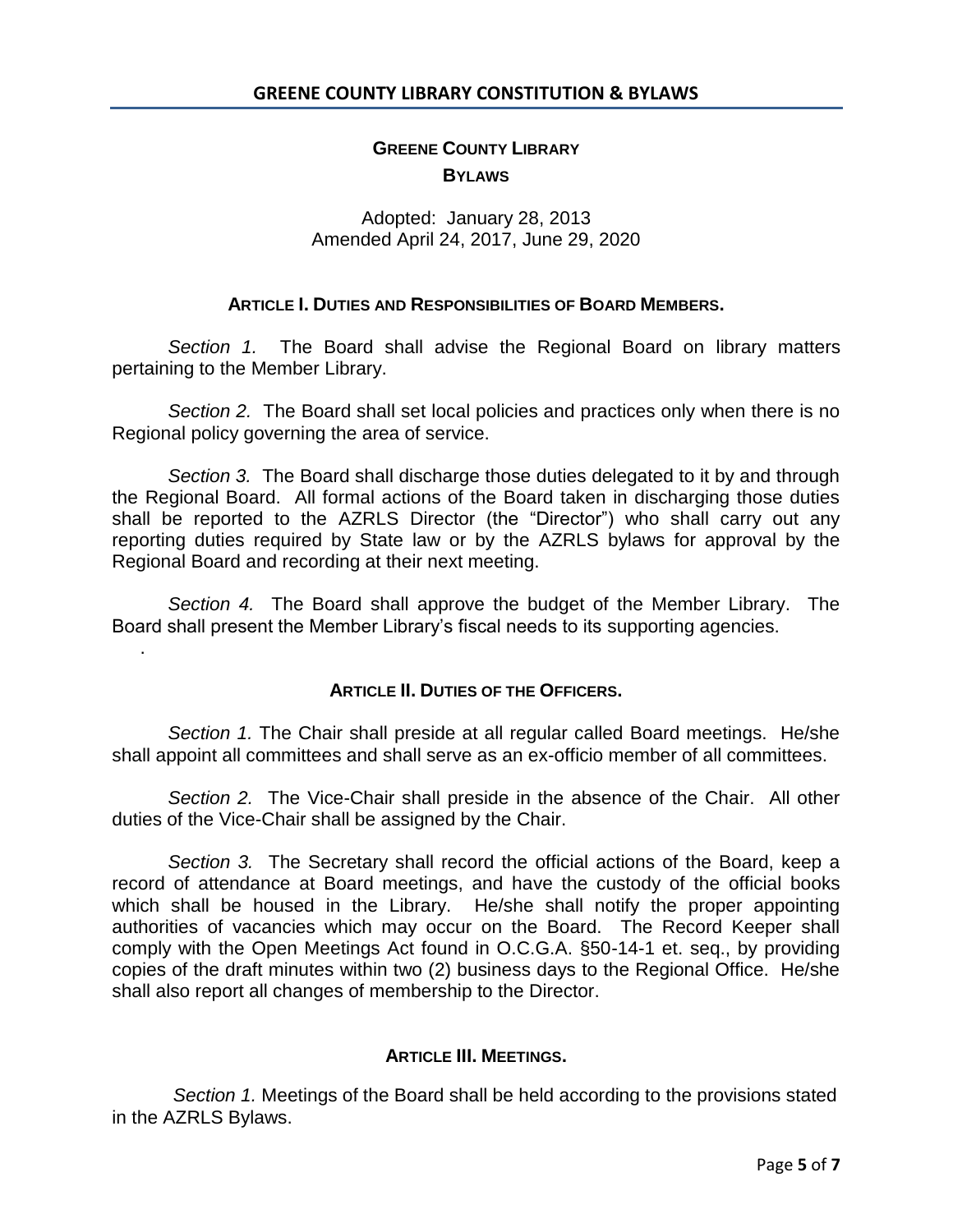*Section 2*: The Board shall hold meetings simultaneously with the Regional Board and may hold meetings on the fourth Monday of January, April, July, and October at 10:00 a.m. at the Member Library, or at a place designated by the Chair.

*Section 3. Notice of Meeting.* Prior to each regular Board Meeting, the Chair or the Secretary shall notify the Director and each Board Member of the date, time, and place of the Board Meeting. Any notice of a meeting required or permitted under these Bylaws should be in writing and either delivered personally, sent via overnight courier or United States Postal Service to the recipient's last known address, sent via electronic mail or electronic invitation software.

*Section 4. Open Meetings.* All Board Meetings shall be open to the public and the news media and shall conform to the specifications of the Open Meetings Law found in O.C.G.A. §50-14-1 et. seq., which can be found on the AZRLS website. The Board may, however, enter into a closed session for the purposes outlined in O.C.G.A. §50- 14-1 et. seq.

*Section 5. Quorum.* Thirty-five percent (35%) of the members of the Board shall constitute a quorum to conduct official business. No official business may be conducted without a quorum. Except as stated in Article VI of this document, a simple majority affirmative vote of the quorum present and voting shall be necessary to approve any action before the Board.

*Section 7. Parliamentary Procedure*. All Board Meetings shall be conducted in accordance with the American Institute of Parliamentarians Standard Code of Parliamentary Procedure.

### **ARTICLE IV. REPORTS.**

The Board shall submit all reports requested by AZRLS to provide the information necessary to complete reports required by State, Federal, or local laws or regulations, or to manage AZRLS in an efficient and business-like manner.

### **ARTICLE V. ATTENDANCE.**

*Section 1. Removal for Cause.*

- a. A Board Member may be removed for missing, or failure to notify pursuant to Article V, Section 1 (b) below, three (3) consecutive, regularly scheduled Board Meetings or Regional Board Meetings, in accordance with O.C.G.A. § 20-5-42 (d).
- b. Absences shall be excused if a letter of inability to attend has been sent by the Trustee to the Chair of the Board or the Director within three (3) days of a regularly scheduled Board or Regional Board Meeting.